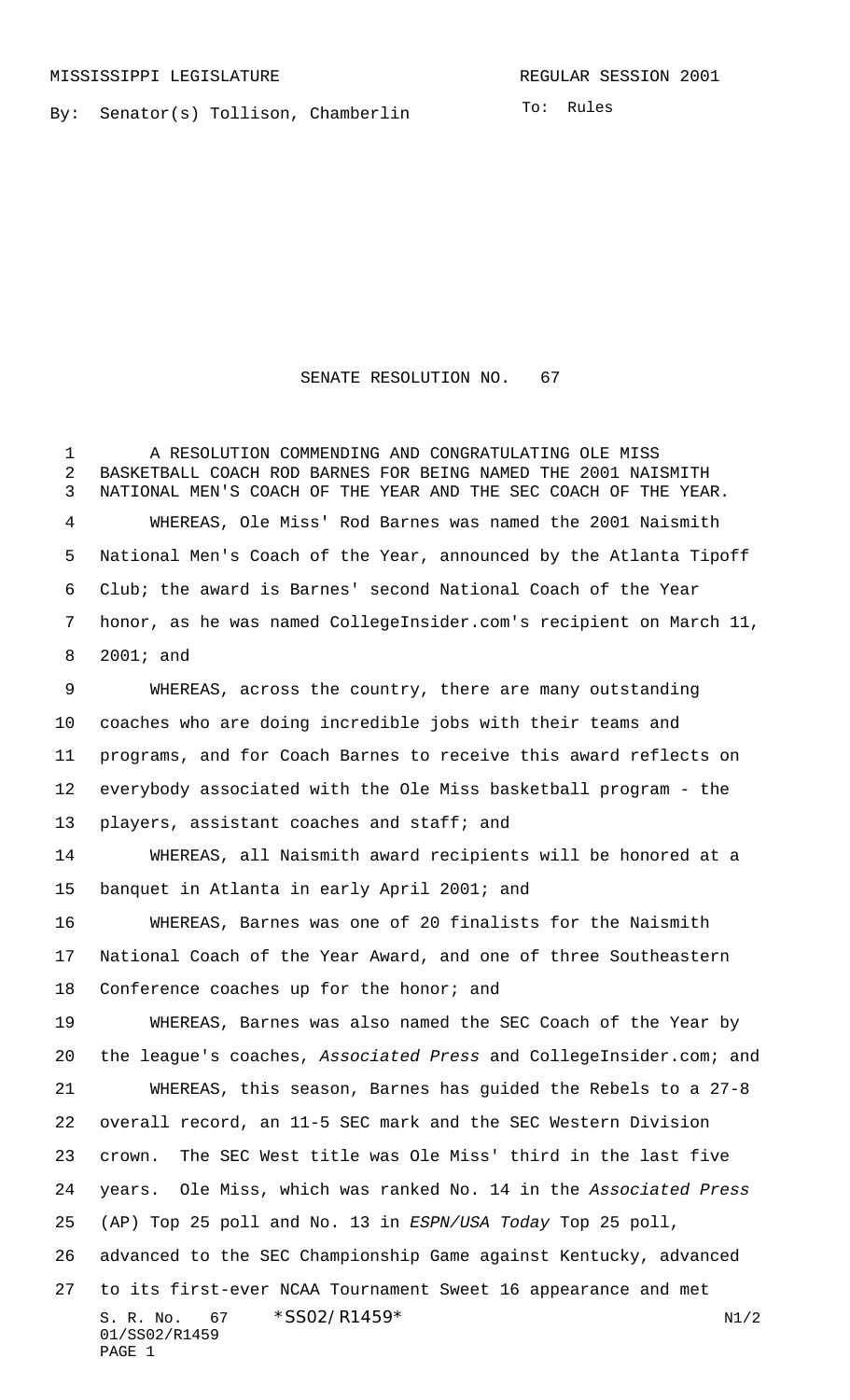No. 4 Arizona (25-7) in the Midwest Regional semifinals on Friday, March 23, 2001, losing 65-55 in a very hard-fought game, televised by CBS; the Rebels were the No. 3 seed, while Arizona was the No. 2 seed; and

 WHEREAS, on February 17, 2001, Barnes won his 60th game as the Rebel mentor and reached the 60-win milestone, the fastest of any head coach in Ole Miss history. Barnes' 60th victory was a 67-61 win over South Carolina. Barnes' coaching record now stands at 66-35; and

 WHEREAS, Barnes played four seasons for the Rebel program from 1984-1988. During his playing career, Barnes earned All-SEC honors and All-America honorable mention accolades from The Sporting News in 1988. He finished third in the coaches' balloting for SEC Player of the Year in 1988; and

 WHEREAS, the Naismith Awards, in their 33rd year, are given in honor of the inventor of the game of basketball, Dr. James Naismith. The awards program was founded by the Atlanta Tipoff Club, an organization dedicated to recognizing the achievements of student-athletes in basketball. The awards, including Men's and Women's College Player of the Year, Men's and Women's Coach of the Year, Male and Female Prep Player of the Year, and Men's and Women's Official of the Year, are determined by a vote of the Naismith Board of Selectors. In addition, the Board of Selectors, comprised of a select group of leading basketball coaches, journalists and administrators, honors a Men's and Women's Outstanding Contributor to Basketball; and

 WHEREAS, it is with great pride that we recognize the outstanding accomplishments of this Mississippian who is a leader in the game of college basketball, who makes the game so exciting and brings honor to the University of Mississippi, his community and to the State of Mississippi:

S. R. No. 67 \* SS02/R1459\* 01/SS02/R1459 PAGE 2 NOW, THEREFORE, BE IT RESOLVED BY THE SENATE OF THE STATE OF MISSISSIPPI, That we do hereby commend and congratulate Ole Miss